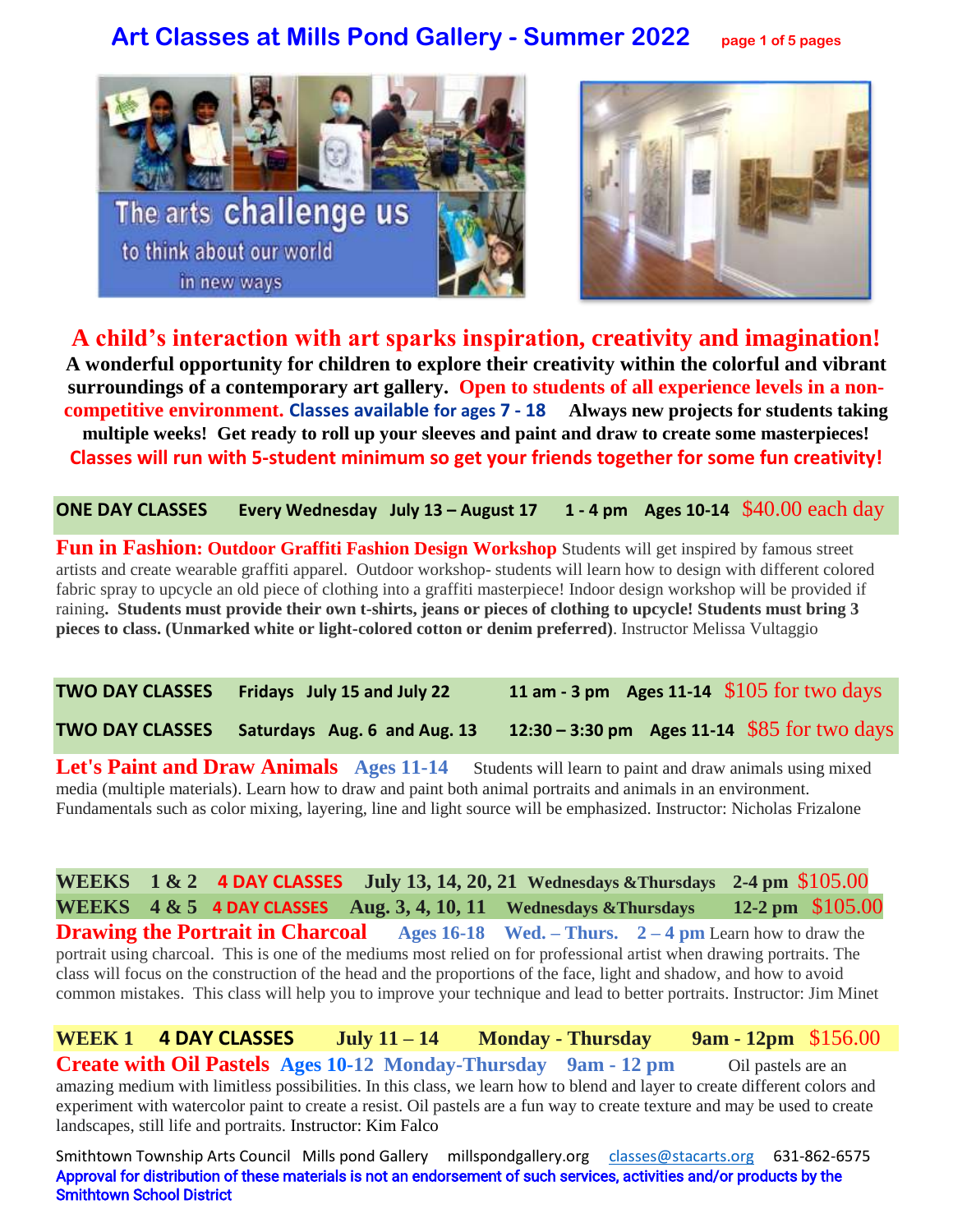## **Art Classes at Mills Pond Gallery - Summer 2022 page 2 of 5 pages**

#### **WEEK 1 4 DAY CLASSES July 11 – 14 Monday - Thursday 1 - 4 pm** \$156.00

**Let's Paint! Water - Mixable Oil Paints Ages 10-12 Monday - Thursday 1 – 4 pm**  In this class, we will use water – based oil paints to create a finished painting. Students will design their own compositions using photo reference, and will build the painting from an underpainting to a finished piece within two classes. There will be an emphasis on creating value, mixing color, composition and utilizing layers. Instructor: Alex Chimenti

**WEEK 1 5 DAY CLASSES July 11 – 15 Morning Classes 9am-12pm** \$195.00 **Fun in Fashion Illustration: Beginner & Refresher Ages 10-14 Monday-Friday 9am-12pm** Each day students will learn a new illustration technique to create a one-of-a-kind fashion design illustration. Jam-packed full of exercises and actionable steps to create stylized characters with confidence. Learn to convey the weight and texture of fabrics using watercolor and colored pencil. This class is geared toward students with a love for fashion and illustration. Let's have some fun drawing fashion! Instructor: Melissa Vultaggio

**WEEK 2 3 DAY CLASSES July 20 -July 22 Wednesday – Friday 9am - 12pm** \$120.00 **Fun with Elements of Art Ages 10-12 Wednesday – Friday 9 am – 12 pm** We will be drawing and Painting creating art that explores line, shape, form, texture, value and color. We will have a fun time learning about the elements and create works of art using different art techniques and a variety of mediums. This is the perfect class for the young artist to expand on their own ideas while developing their art vocabulary. Instructor: Kim Falco

**WEEK 2 3 DAY CLASSES July 20 – 22 Wednesday - Friday 1pm-4pm** \$120.00 **Let's Draw! Mixed Media** - **Ages 10-12 Monday - Friday 1 – 4 pm** In this class, students will learn how to combine multiple art materials. We will be drawing with charcoal, ink, colored pencil, crayon, pastel and other materials. There will be an emphasis on drawing from vision as opposed to drawing from memory. Instructor: Alex Chimenti

**WEEK 2 5 DAY CLASSES July 18 – 22 Morning Classes 9am-12pm** \$195.00 **Fun in Fashion Illustration: Innovative Materials Ages 10-14 Monday-Friday 9am-12pm**  Fashion students will advance to enhance their fashion illustration skills having fun using exciting innovative materials such as colored embroidery, novelty fabrics and trim to elevate their drawings to create a one of a kind design. Get ready to accelerate your fashion design imagination and illustration skills! Instructor: Melissa Vultaggio

**Introduction to Pet Portraits Ages 8-10 Monday-Friday** 9am-12pm Kids are natural portrait artists and painting animals is a great place to start! We will explore the world of animal art using pencils, paints, charcoal, and pastels to create original designs featuring our favorite fuzzy, finned, scaled, and feathered friends. Bring photos from home, or choose from the class stash (dogs, cats, horses, birds, lizards, and more). All levels welcome...no experience necessary! Instructor: Ivy Berg

**WEEK 2 5 DAY CLASSES July 18 – 22 Afternoon Classes 1pm-4pm** \$195.00 **Advanced Animal Portraiture Ages 11-13 Monday-Friday** 1pm-4pm This class is designed for those students who have painted animals before and have a basic understanding of facial structure, fur and feather textures, and the use of paints and pastels to create areas of light and shadow. We will delve deeper into the complexity of eyes, facial expressions, and capturing movement using various 2d media. Students are invited to bring photos from home or choose from the class stash (dogs, cats, horses, birds, lizards, fish, and more). Recommended prerequisites: Intro to Pet/Animal Portraits; The Fine Art of Pet Portraits; or Painting Animals, Plants, and Landscapes. Instructor: Ivy Berg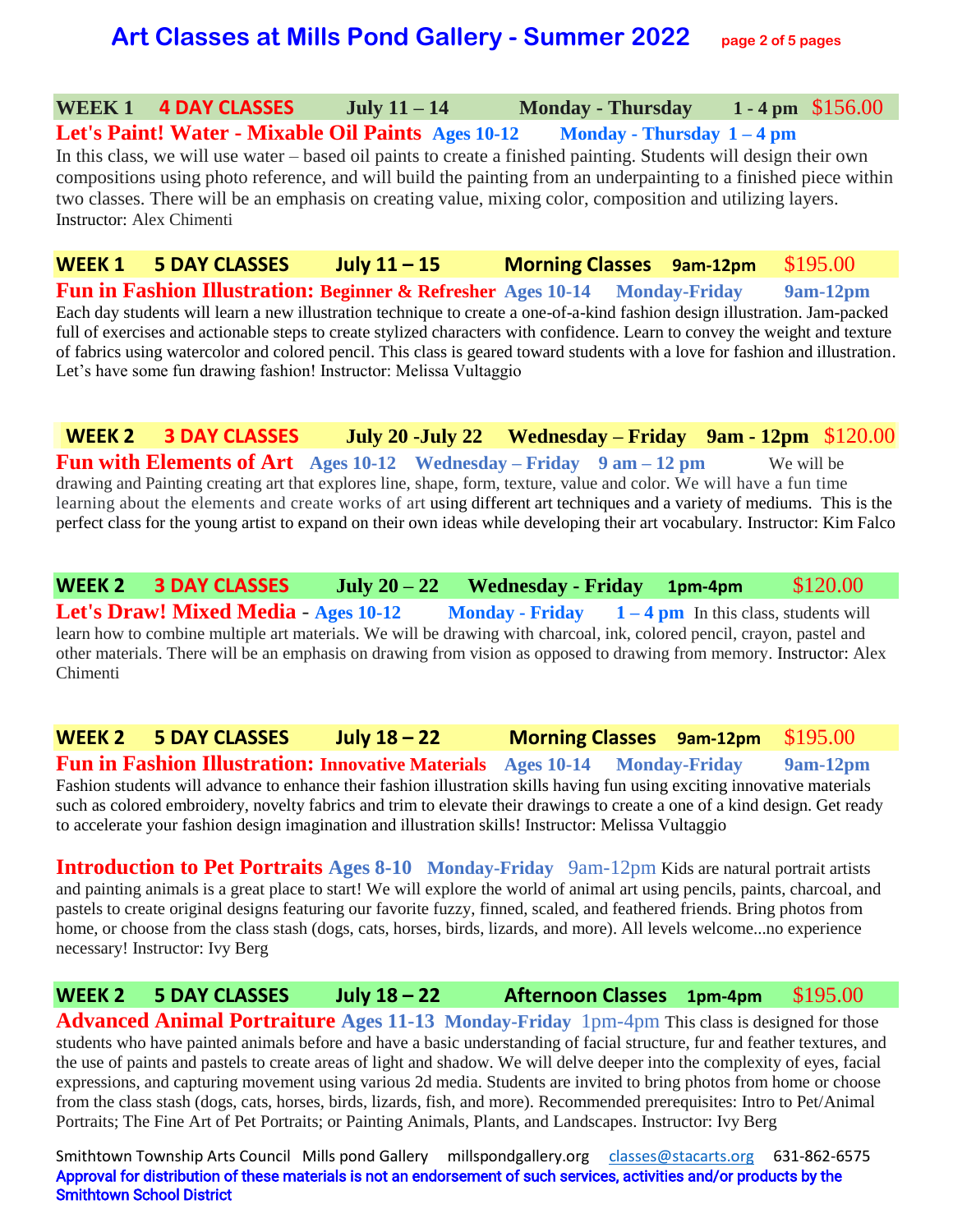# **Art Classes at Mills Pond Gallery - Summer 2022 page 3 of 5 pages**

#### **WEEK 3 5 DAY CLASSES July 25 – 29 Morning Classes 9am-12pm** \$195.00

**Watercolor and Bold Colors Ages 9-11 Monday - Friday 9 am – 12 pm** We will use a step-by-step method that will inspire students into drawing with confidence. Students will be using shapes and lines together until they create their finished drawing, and then move onto painting the project with watercolor paint. Learn basic watercolor techniques and apply these techniques to complete the project with bold, bright exciting colors! Students will gain confidence with the tools they learn and begin exploring their self-expression and creative thinking. Instructor: Kim Falco

**WEEK 3 5 DAY CLASSES July 25 – 29 Morning Classes 9am-12pm** \$195.00 **Fun in Fashion Illustration:** Stylized Figures & Accessories **Ages 10-14 Mon. – Fri. 9am-12pm**  Students learn how to draw figures with style! Create fashion design illustrations using interesting poses and movement. Learn how to incorporate and draw fashion accessories such as jewelry, shoes, belts, bags and hats. Join this class and let's make each fashion design illustration a stylized piece of art! Instructor: Melissa Vultaggio

**WEEK 3 5 DAY CLASSES July 25 – 29 Morning Classes 9am-12pm** \$195.00 **Paint, Draw, Create!** Ages 8-10 **Monday-Friday 9am-12pm** Students will explore the relationship of color and elements of art in expressing themselves authentically and openly through art. This fun class will help young students discover techniques in painting, drawing, and collage. Examples of expressionism, pop art, and portraiture of historical artists will inspire students to create their own amazing work. Instructor: Alex Chimenti

**Week 3 5 DAY CLASSES July 25-29 Afternoon Classes 1pm-4pm** \$195.00 **Hand Building Pottery Ages 8-10 Monday - Friday 1pm – 4 pm** "Handbuilding" is working with clay by hand or using only simple tools, not the pottery wheel. We will learn the various ways of creating functional and sculptural objects by learning different hand building techniques: slabs, coils and pinched pots will be explored. Instructor: Kim Falco

**Week 3 5 DAY CLASSES July 25-29 Afternoon Classes 1pm-4pm** \$195.00 **Fun in Figure Drawing Ages 12-14 Monday-Thursday 1-4 pm Using materials such as** graphite, charcoal and pastels, students will begin by understanding the simple forms that make up a human form, and eventually build up to creating full human figure drawing complete with color and shading. Students will create their own drawings using photo references in various artistic materials. This class will emphasize drawing from observation/ photographs and understanding form. Instructor: Alex Chimenti

**WEEK 4 5 DAY CLASSES August**  $1-5$  **<b>Morning Classes**  $9am-12pm$  \$195.00 **Abstract Landscapes Acrylic Painting Ages 10-11 Monday-Friday 9am – 12 pm** Abstract art uses shape, form, color and line to create a composition that does not have to look realistic. Landscape painting captures mountains, trees, valleys, bodies of water, fields and forests. We will explore painting techniques and steps to create your very own abstract landscape painting. We will become more confident with acrylic painting skills while we have fun painting, using different colors while we create our landscapes! This style of painting is not realistic, allowing for more freedom of expression. Instructor: Kim Falco

**Drawing and Painting in One Point Perspective: Fantasy Cityscapes Ages 12-15 Mon.-Fri. 9am-12pm** One Point Perspective is part magic and part math and an amazing skill for creative types to learn to create depth in their illustrations. In this class, students will design their own fantasy cityscape in colored pencil and watercolor. Instructor: Melissa Vultaggio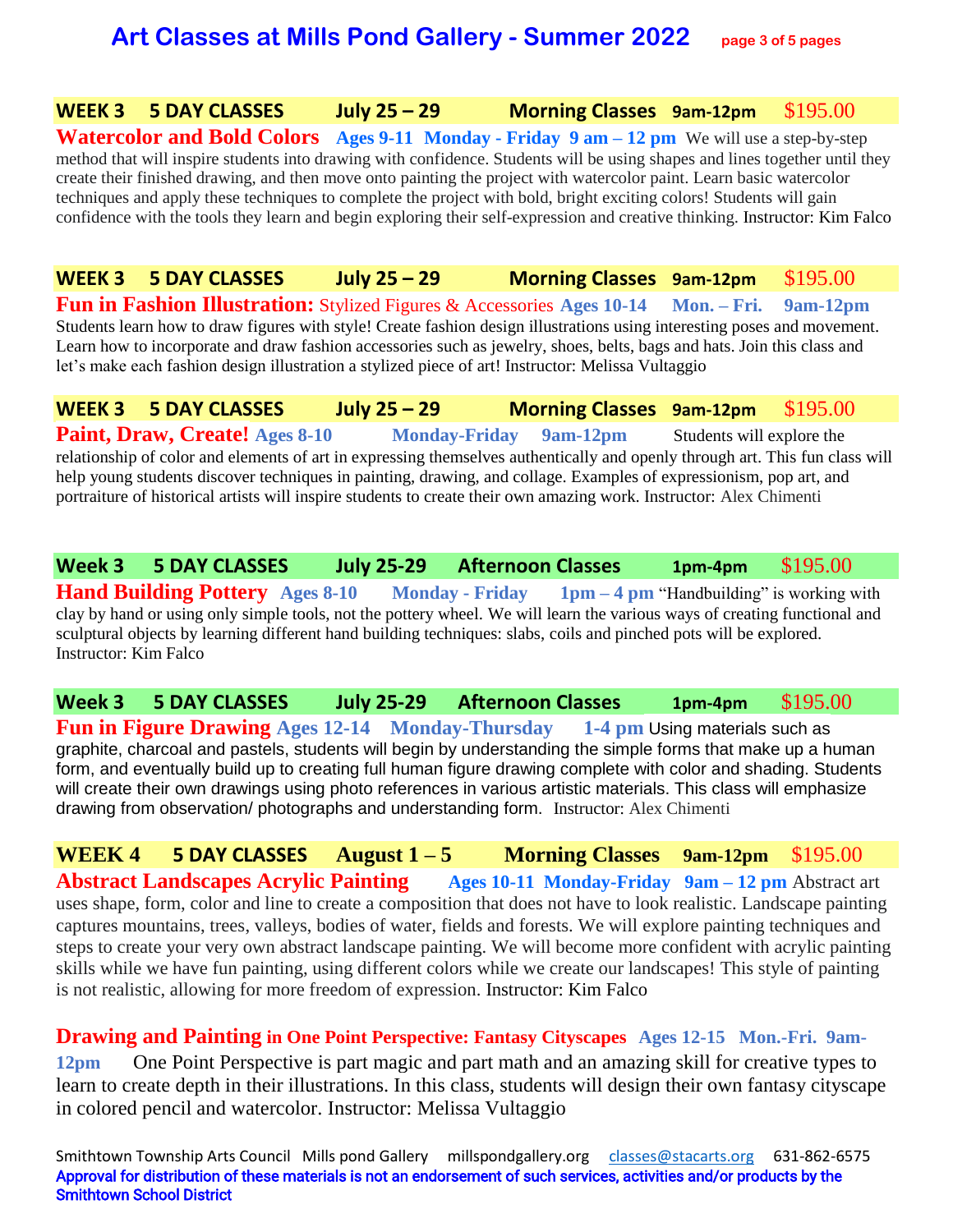## **Art Classes at Mills Pond Gallery - Summer 2022 page 4 of 5 pages**

**WEEK 4 continued 5 DAY CLASSES August 1 – 5 Morning Classes 9am-12pm** \$195.00 **Let's Paint! Water - Mixable Oil Paints Ages 11-14 Monday - Friday 9 am – 12 pm**  In this class, we will use water – based oil paints to create a finished painting. Students will design their own compositions using photo reference, and will build the painting from an underpainting to a finished piece within two classes. There will be an emphasis on creating value, mixing color, composition and utilizing layers. Instructor: Alex Chimenti

**WEEK 4 5 DAY CLASSES August 1 -5 Afternoon Classes 1pm-4pm** \$195.00 **Watercolor and Bold Colors Ages 9-11 Monday - Friday** 1 – 4 pm We will use a stepby-step method that will inspire students into drawing with confidence. Students will be using shapes and lines together until they create their finished drawing, and then move onto painting the project with watercolor paint. Students will learn basic watercolor techniques and apply these techniques to complete their project with bold, bright exciting colors! Students will gain confidence with the tools they learn to begin exploring their self-expression and creative thinking. Instructor: Kim Falco

**Paint, Draw, Create!** Ages 7-8 Monday-Friday 1 - 4pm Students will explore the relationship of color and elements of art in expressing themselves authentically and openly through art. This fun class will help young students discover techniques in painting, drawing, and collage. Examples of expressionism, pop art, and portraiture of historical artists will inspire students to create their own amazing work. Instructor: Alex Chimenti

**WEEK 5 5 DAY CLASSES August 8 – 12 Morning Classes 9am-12pm** \$195.00 **Drawing and Painting in One Point Perspective: Dream Interiors Mon.-Fri. 9 am –12 pm Ages 12-15** One Point Perspective is part magic and part math and an amazing skill for creative types to learn to create depth in their illustrations. In this fun class students will design their own interior spaces using colored pencil and watercolor. Instructor: Melissa Vultaggio

#### **Hand Building Pottery Ages 9-11 Monday - Friday 9 am – 12 pm**

"Handbuilding" is working with clay by hand or using only simple tools, not the pottery wheel. We will explore the various ways of creating functional and sculptural objects by learning different hand building techniques: slabs, coils and pinched pots will be studied. Instructor: Kim Falco

**Paint, Draw, Create!** Ages 7-8 Monday-Friday 9am – 12 pm Students will explore the relationship of color and elements of art in expressing themselves authentically and openly through art. This fun class will help young students discover techniques in painting, drawing, and collage. Examples of expressionism, pop art, and portraiture of historical artists will inspire students to create their own amazing work. Instructor: Alex Chimenti

**WEEK 5 5 DAY CLASSES August 8 – 12 Afternoon Classes 1pm-4pm** \$195.00 **Abstract Landscapes Acrylic Painting Ages 9-11 Monday - Friday 1 – 4 pm** Abstract art uses shape, form, color and line to create a composition that does not have to look realistic. Landscape painting captures mountains, trees, valleys, bodies of water, fields and forests. We will explore techniques and steps to paint your very own abstract landscape. We will become more confident with painting while we have fun using different colors while we create our landscapes! This style of painting is not realistic, allowing for more freedom of expression. Instructor: Kim Falco